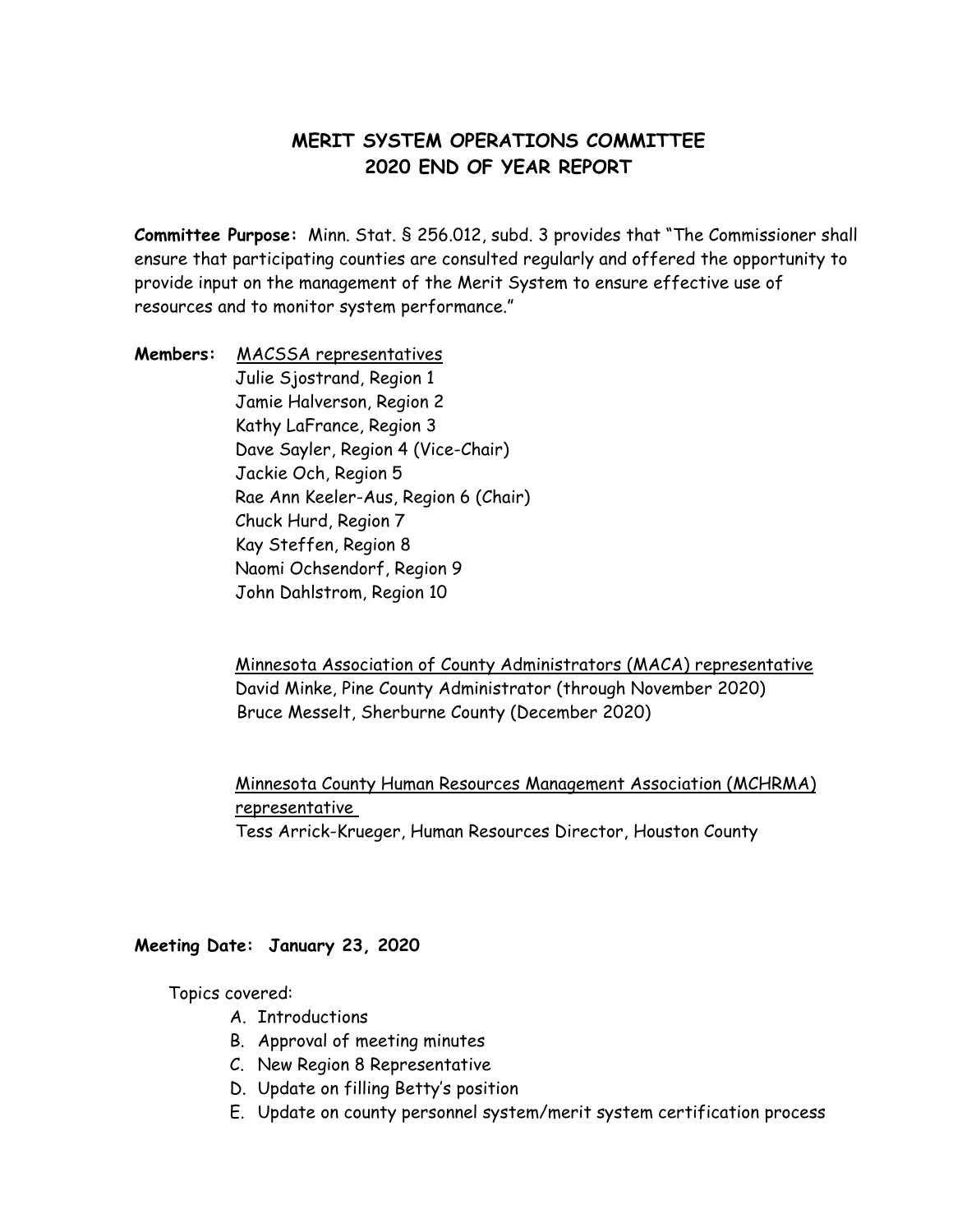## **Meeting Date: June 25, 2020**

Topics covered:

- A. Introductions
- B. Approval of meeting minutes
- C. Merit System Costs FY 2021
- D. Biddle FY 2022
- E. Update on county personnel system/merit system certification process
- F. EEO Annual Reports
- G. Internship Postings

### **Meeting Date: September 24, 2020**

Topics covered:

- A. Approval of June meeting minutes
- B. Follow-up discussion on Merit System costs and budgets
- C. Update on 2021 county certification process
- D. 2021 Salary adjustments
- E. Recruitment efforts
- F. Licensed Alcohol & Drug Counselors
- G. Next meeting dates/times

### **Meeting Date: October 22, 2020**

Topics covered:

- A. Approval of September meeting minutes
- B. Merit system costs
- C. 2021 Salary adjustments
- D. Next meeting dates/times